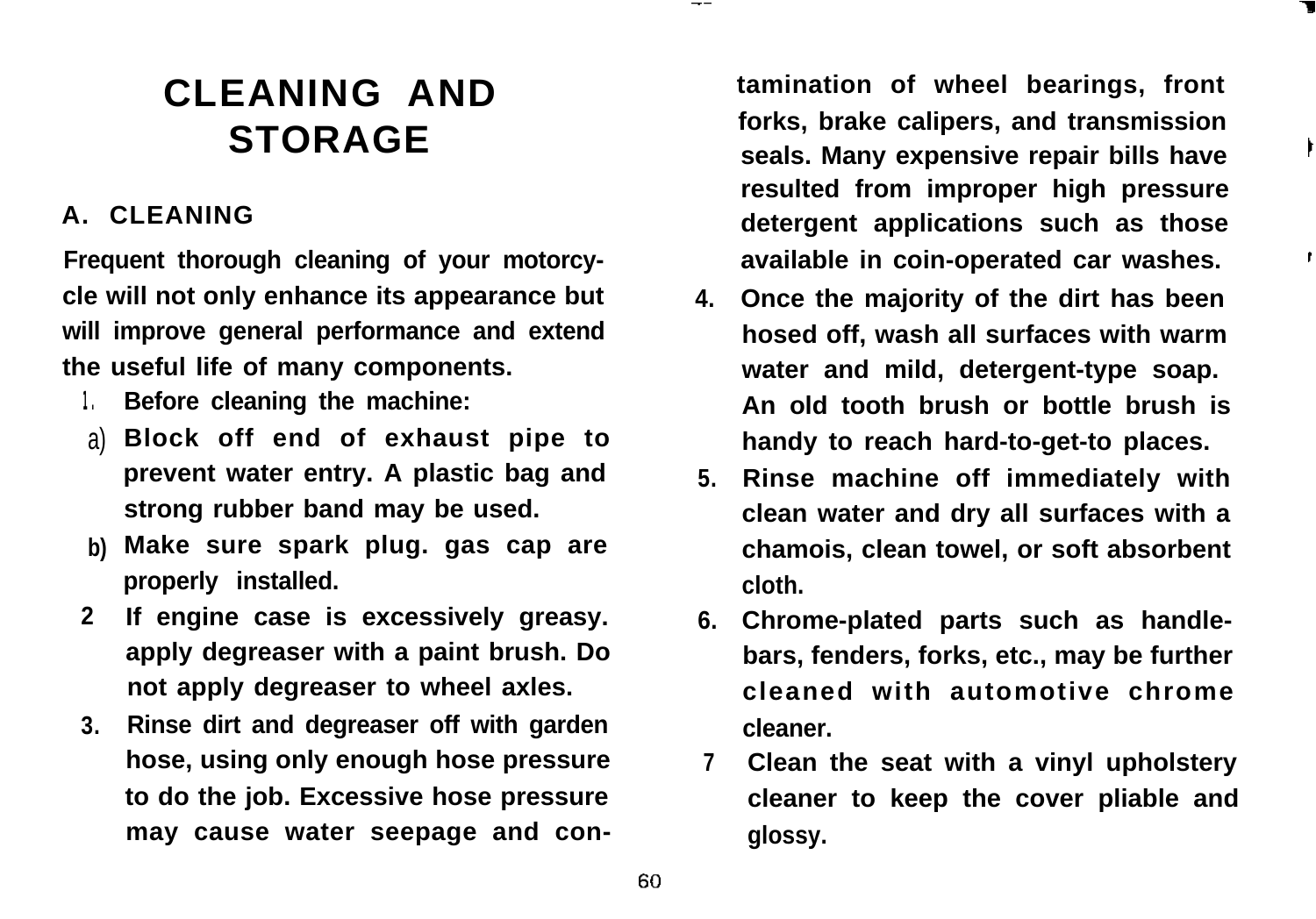- 6. Automotive-type wax may be applied to all painted and chrome-plated surfaces. Avoid combination cleaner-waxes. Many contain abrasives which may mar paint or protective finish on fuel tank and side covers.
- 9. After finishing, start the engine immediately and allow to idle for several minutes.

## B. STORAGE

Long term storage (30 days or more) of your motorcycle will require some preventive procedures to insure against deterioration. After cleaning machine thoroughly. prepare for storage as follows:

- 1. Drain fuel tank, fuel lines, and carburetor float bowl(s).
- 2. Remove empty fuel tank. Pour a cup of 10W to 30W oil in tank, shake tank to coat inner surfaces thoroughly and drain off excess oil. Re-install tank.
- 3. Remove spark plug(s). pour about one tablespoon of 1 OW to 30W oil in spark plug hole(s) and re-install spark plugs. Kick engine over several times (with ignition off) to coat cylinder walls with oil.
- 4. Lubricate all control cables.
- 5. Block up frame to raise both wheels off ground.
- 6. Tie a plastic bag over exhaust pipe outlet(s) to prevent moisture from entering.
- 7. If storing in humid or salt-air atmosphere, coat all exposed metal surfaces with a light film of oil. Do not apply oil to rubber parts or seat cover.
- 6. Remove battery and charge. Store in a dry place and re-charge once a month. Do not store battery in an excessively warm or cold place (less than **0°C**  $(32^{\circ}F)$  or more than  $32^{\circ}C$   $(90^{\circ}F)$ ).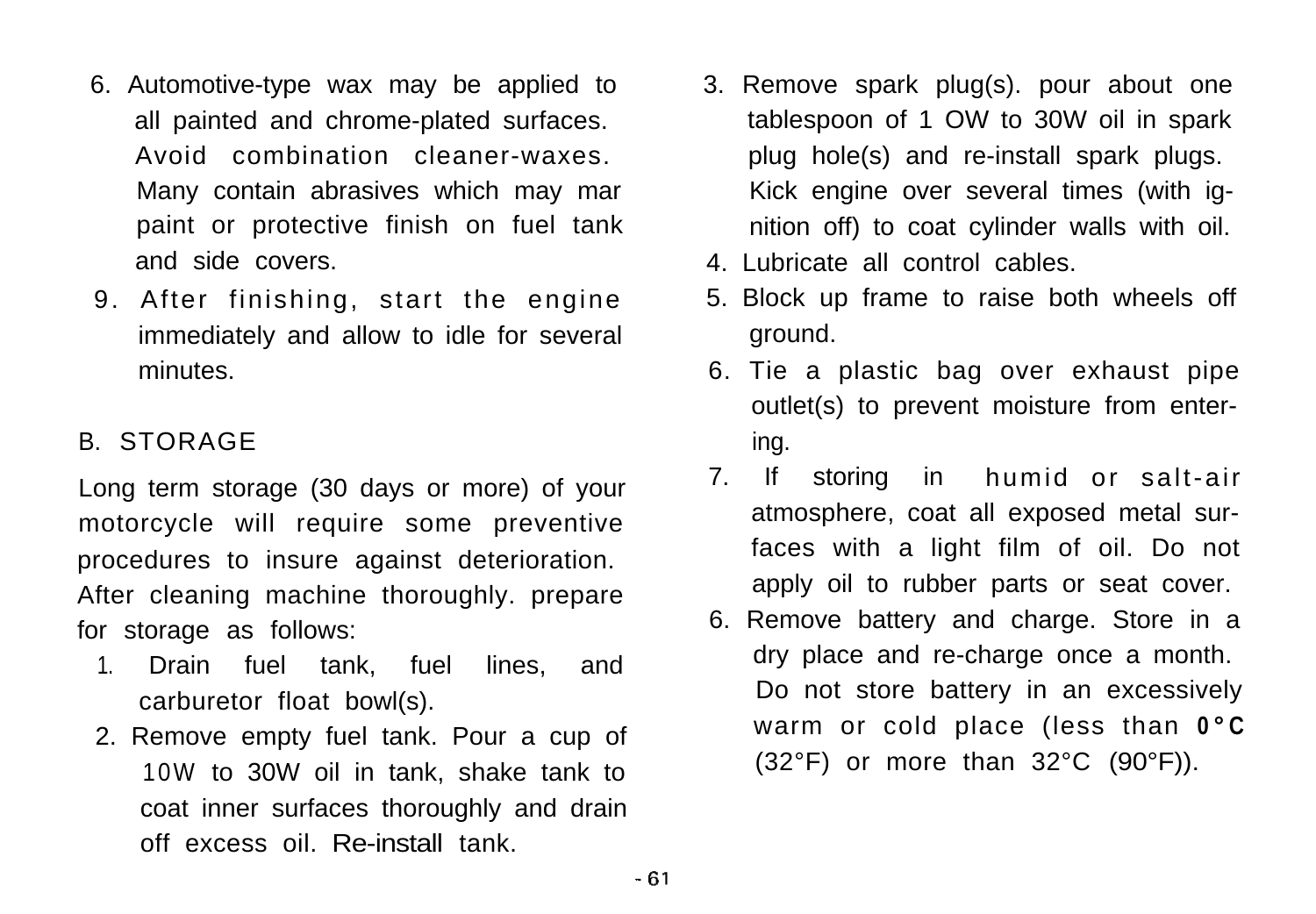NOTE:

Make any necessary repairs before storing the motorcycle.

## Troubleshooting

Although Yamaha motorcycles are given a rigid inspection before shipment from the factory, trouble may occur in operation. If this happens. check the motorcycle in accordance with the procedures given in the troubleshooting chart below. If repair is necessary. see your Yamaha dealer.

The skilled technicians at your Yamaha dealer provide excellent service. For replacement parts, use only genuine Yamaha Parts. Imitation parts are similar in shape but often inferior in quality of materials and workmanship. Consequently, service life is shorter and more expensive repairs may be necessitated.

Any fault in the fuel. compression or ignition systems can cause poor starting or loss of power while riding. The troubleshooting chart describes quick and easy procedures for checking these systems.